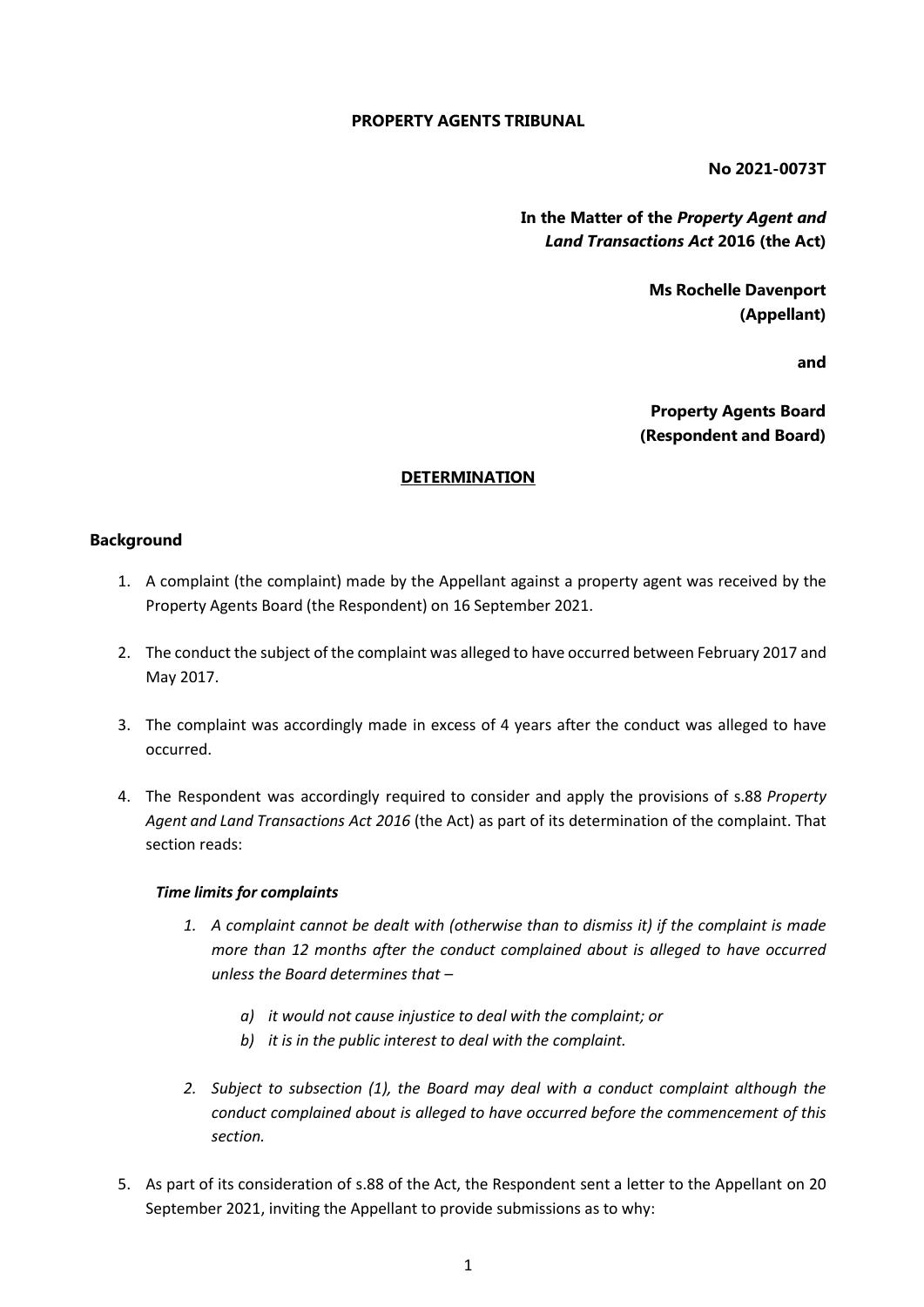- *a) it would not cause an injustice to now deal with the complaint; and/or*
- *b) why it was in the public interest to deal with the complaint.*
- 6. The Appellant provided those submissions on 30 September 2021.
- 7. The Board on 20 October 2021 dismissed the complaint, stating:

*The Board having considered the provisions of s.88 of the Act, has determined that it is not in the public interest to deal with the complaint and therefore dismisses it.*

8. On 8 November 2021, pursuant to s116 of the Act, the Respondent appealed to the Tribunal against the Board's decision to dismiss the complaint.

# **Nature of the Appeal**

- 9. In accordance with the Tribunal's 2021 decision in the matter of *Noisier -v- PAB*, appeals to the Tribunal against the decision of the Board are heard on a "de novo" basis; that is, the Tribunal hears the matter afresh.
- 10. S116(5) of the Act provides that at the hearing of an appeal, the Tribunal may confirm the decision under appeal or set aside the decision and direct the Board to take such action as the Tribunal considers necessary.

#### **Appellant's Submissions – Public Interest**

- 11. The Appellant relied upon her submissions to the Board and also provided further submissions to the Tribunal. The Appellant's submissions to the Board potentially relevant to her contention that it was in the public interest to deal with the complaint, were in summary as follows:
	- *a)* The Property Agent presented false and misleading figures when a particular business was advertised and she and her husband **"relied upon what was presented to us by the agent"** (emphasis added by the Appellant);
	- *b)* They were *"rushed into the purchase by the agent who suggested that other buyers were interested in the business and if it wasn't sold soon, it would be withdrawn from sale…";*
	- *c) "The course of conduct the agent followed in 'selling the business at all costs' is completely against the public's interest";*
	- *d)* When contacted by the complainant's Barrister in September 2021 requesting substantiation of the figures contained in the Property Agent's correspondence to the Complainant and the Prospectus, the Property Agent did not respond, implying that he was unable or unwilling to do so;
	- *e)* The Appellant could not afford to pay the full asking price andwas unable to secure finance for the full funds, so the Property Agent negotiated a vendor finance arrangement, which the Complainant stated was in breach of section 19(1)(h) of the Code of Conduct, relating to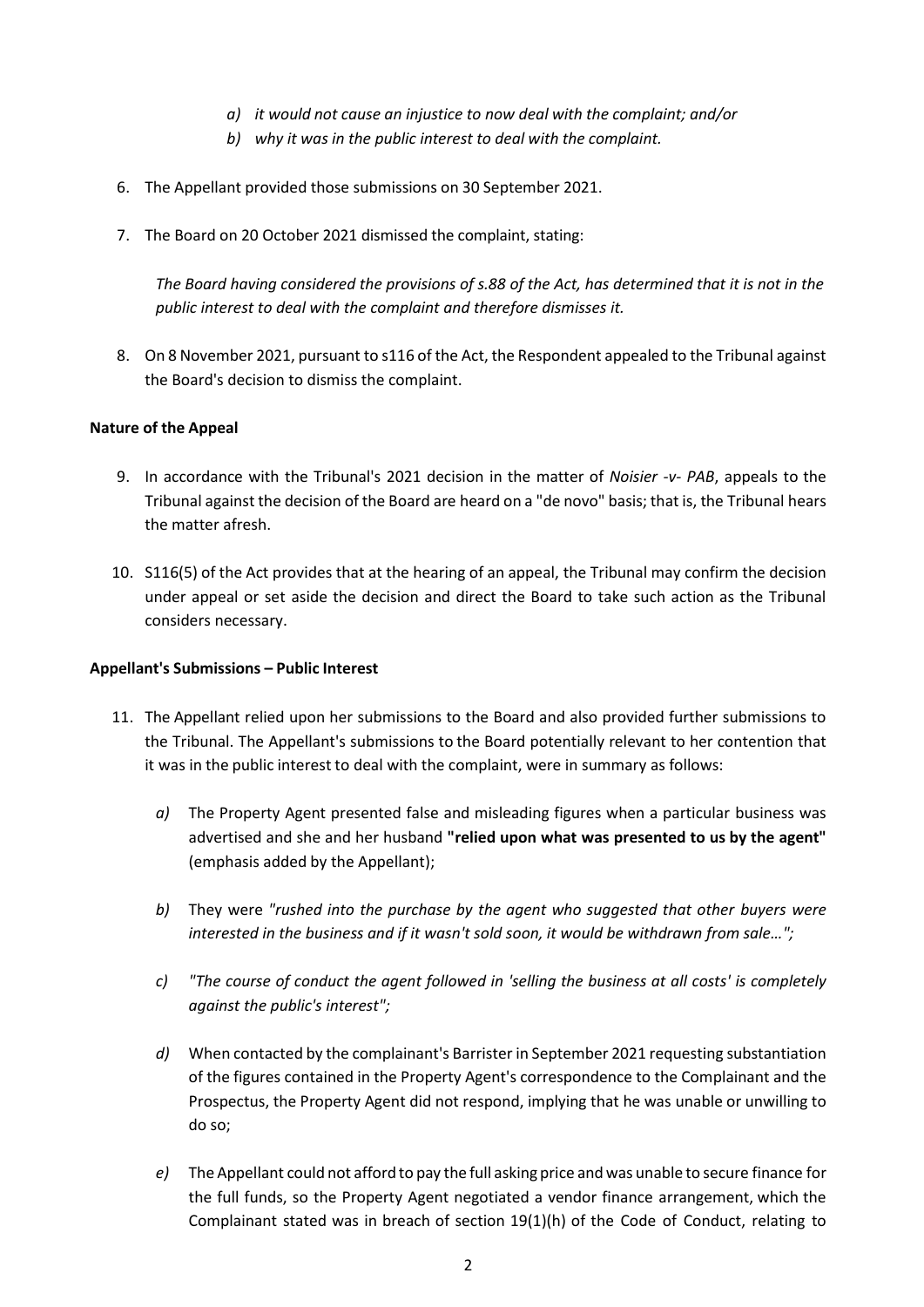property agents refraining from encouraging clients, customers or colleagues to give, lend or bequeath money, gifts or property;

- *f)* The Appellant allegedly told the Property Agent that they had never purchased a business before and that they had never lived or worked in Tasmania; and
- q) ".... If the Property Agent is allowed to get away with it on this occasion, what is there to say *that other well-intentioned members of the community will not suffer the same fate as we have?"*
- 12. In addition to relying upon her original grounds of complaint to the Board, the Appellant's submissions to the Tribunal were contained in her appeal. The matters relied upon are considered in the following paragraphs.
- 13. The Appellant relied upon the strength of her appeal, detailing the allegations that she and her husband were rushed into the purchase by the agent, that the viability and profitability of the business was far less than represented, and that they had suffered significant loss on a forced sale of the business.
- 14. So far as the strength of the complaint is concerned, for the purposes of this determination only and without making any determination as to the accuracy or truth of the complaints, it is assumed in favour of the Appellant that there were strong grounds for her complaint.
- 15. The term *"public interest*" is not defined in s.88 nor otherwise in the Act; however, has been considered by courts. In the Appeal Division of the Supreme Court of Victoria in *Director of Public Prosecutions* v *Smith* [1991] 1 VR 63, at p75, Kaye, Fullagar and Ormiston of the judgment stated:

*"The interest is therefore the interest of the public as distinct from the interest of an individual or individuals."*

16. In *McKinnon* v *Secretary, Department of Treasury* [2005] FCA FC 142, His Honour Justice Tamberlin said at 245:

*"The expression 'in the public interest' directs attention to that conclusion or determination which best serves the advancement of the interest or welfare of the public, society or the nation, and its content will depend on each particular set of circumstances…"*

*"The expression 'the public interest' is often used in the sense of a consideration to be balanced against private interests or in contradistinction to the notion of individual interest."*

17. Accordingly, the Tribunal must consider whether the interest in pursuing a complaint against the property agent is a public interest or a personal or individual interest, noting that sometimes an individual interest can also be a public interest if it could impact society as a whole depending on the particular circumstances of the matter.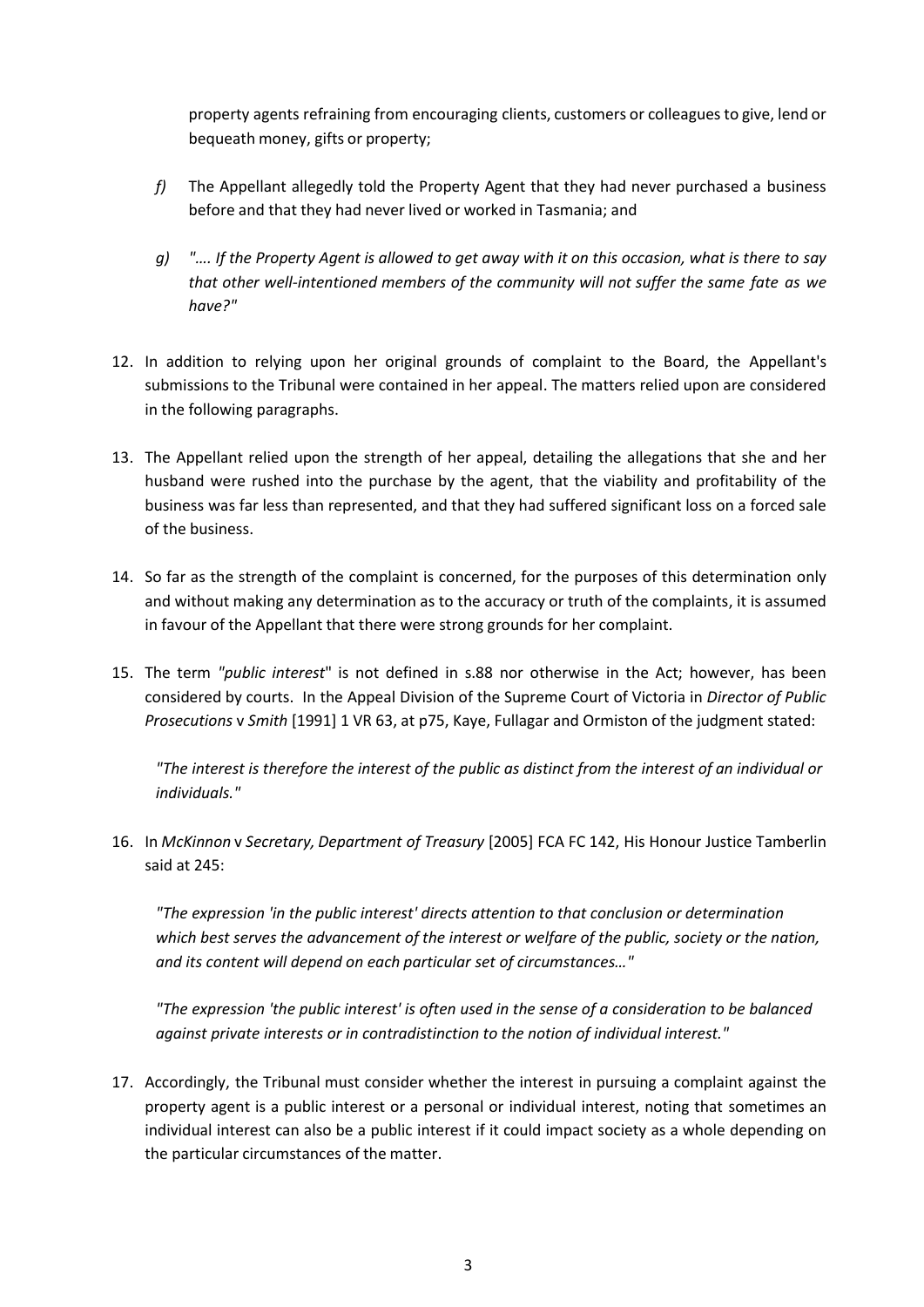- 18. The Appellant submitted: *"…. If the Property Agent is allowed to get away with it on this occasion, what is there to say that other well-intentioned members of the community will not suffer the same fate as we have?"* As noted above, however, the interest is principally one personal to the complainant, and if the complainant can establish her allegations, she will have private remedies against the property agent. The success or otherwise of the property agent in resisting any private action is unlikely to reflect upon the vulnerability of the public at large.
- 19. As to the assumption made by the Board for present purposes that there may be a strong case, the likelihood of success, however, does not demonstrate that entertaining the complaint would be in the public interest. If it were otherwise, then every potentially successful complaint would be characterised as in the public interest. More is necessary, for example establishing some general principle, or addressing some prevalent default. Misrepresentation of the value of the business does not, in the opinion of the Tribunal, have that quality. The Appellant submitted that the public was entitled to the accurate and realistic portrayal of the profitability of a business; however, in the opinion of the Tribunal that is more an entitlement of the specific persons involved in a transaction.
- 20. The Appellant also produced extensive authority upon the proposition that deceptive and misleading conduct, including making misleading statements, was in contravention of the common law and the Australian Consumer Law. That proposition may be correct but does not answer the question of whether any particular instance, the public as opposed to the individual, private, interest is involved. In the present case, in the view of the Tribunal, the conduct alleged does not have that additional quality.
- 21. Similarly, with the Appellant's allegations that the property agent lied to the vendor's solicitor and enticed the vendors to provide vendor finance; these have potential individual significance but no greater public significance than the majority of other kinds of infractions of the Code.
- 22. The Tribunal accordingly considers that the Board was correct in its conclusion that public interest did not require that the complaint be entertained.

# **The explanation for the delay in making the complaint**

- 23. The time frame between the conduct complained of and lodging the complaint was from May 2017, when the Appellant and her husband purchased the business following the agent's alleged representations, and its forced sale about a year later, until lodging the complaint on 16 September 2021, some 3 years later than the sale. The 12 months provided for in s 88 of the Act accordingly expired some two years prior to lodging the complaint.
- 24. The Appellant's explanation for the delay in submitting the complaint was in part that the shock at the aftermath of the claimed deception was "paralysing to say the least" and that the property agent's acts had caused serious personal stresses to her husband and herself. These were, however, not accompanied by any evidence that the claimed mental state was such as to preclude consideration of any remedy by way of complaint to a professional association.
- 25. The second aspect of the Appellant's explanation for the delay in submitting the complaint was that she stated she had never been made aware of the avenue of lodging a complaint with the Board.